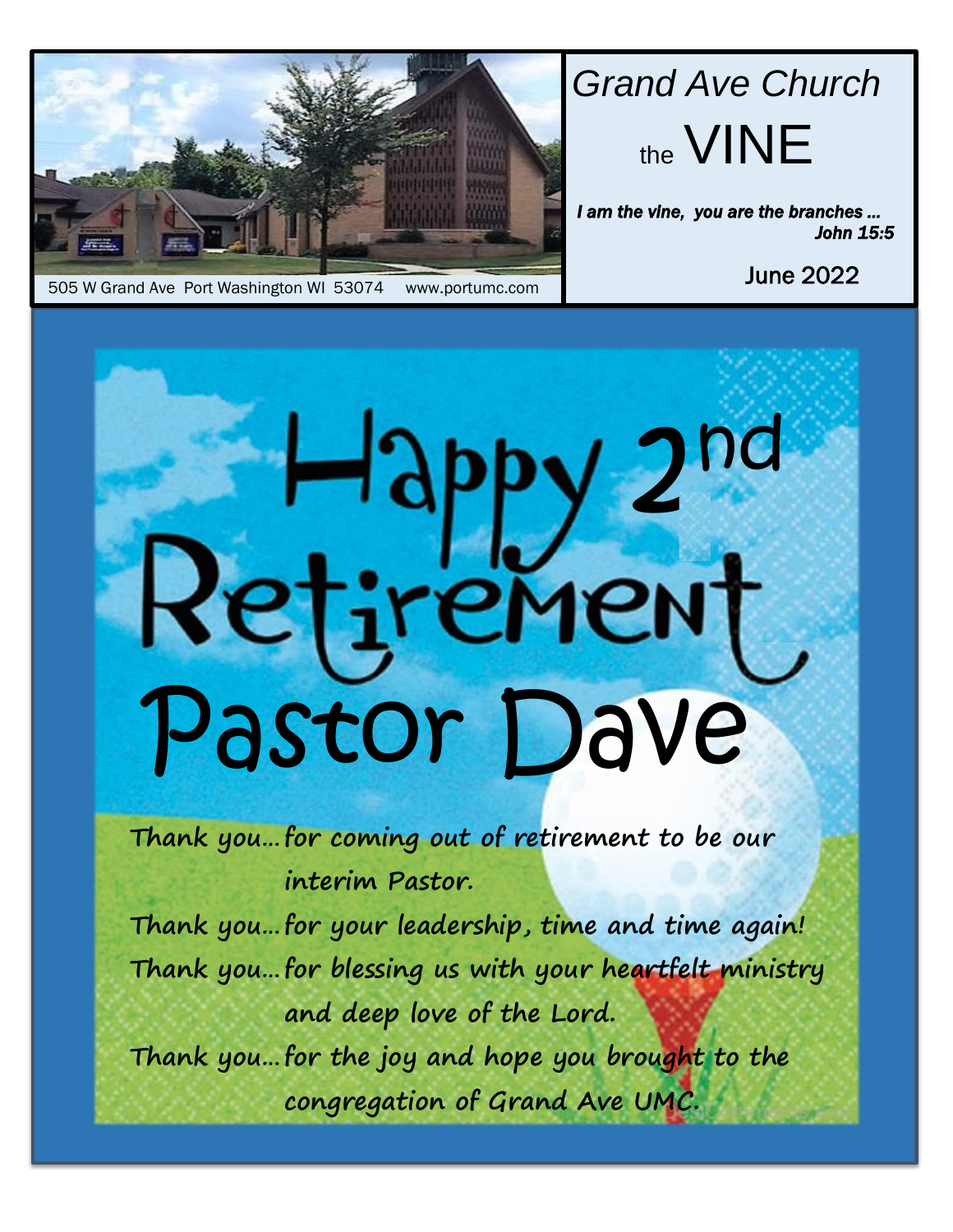

ī

serving you once again. I never would have dreamed of this scenario. My final Sunday will be June 26th. We will also be celebrating Holy Communion that morning. This is my final column serving as your interim pastor. It has been very much a privilege

We face an interesting future together. The usual protocol is that the pastor who ends his or her appointment leaves for another appointment. If a pastor serving a church retires and decides to live in the community, he or she is expected not to visit the church for at least a year. My situation is a bit unique. Cathy elected to transfer her membership here. We plan to attend worship and be involved in the life of this community of faith. For me, this will be in the capacity of a pastor in retired status. I will have the authority to perform pastoral responsibilities, but it will come under the leadership and authority of the pastor who is appointed to serve at Grand Avenue.

Parker Palmer has a fitting quote in his book *Let Your Life Speak: Listening for the Voice of Vocation*:

"As often happens on the spiritual journey, we have arrived at the heart of a paradox: each time a door closes, the rest of the world opens up."

 forward to working and serving the Lord with you in this wonderful and blessed life we This quote is especially appropriate for those who are newly retired. The door to pastoral ministry will be closing for now, but new opportunities will present themselves if we are open to them. I love Christ's church. Now, I will need to discern where God will seek to use me as His child and as a follower of our Lord Jesus Christ. Cathy and I are looking have been given.

appointment for you in the near future. Fou have a lot going for you. I think you will agree<br>that it is such a blessing to be able to congregate again in worship and fellowship afterwards. The Lord has a path for us, but that path will always be about establishing I trust that the work of the Holy Spirit and Bishop Jung and cabinet will result in a pastoral appointment for you in the near future. You have a lot going for you. I think you will agree and strengthening our relationship with one another, with those outside of our community and with all of God's sacred creation.

God bless you all! Pastor Dave

l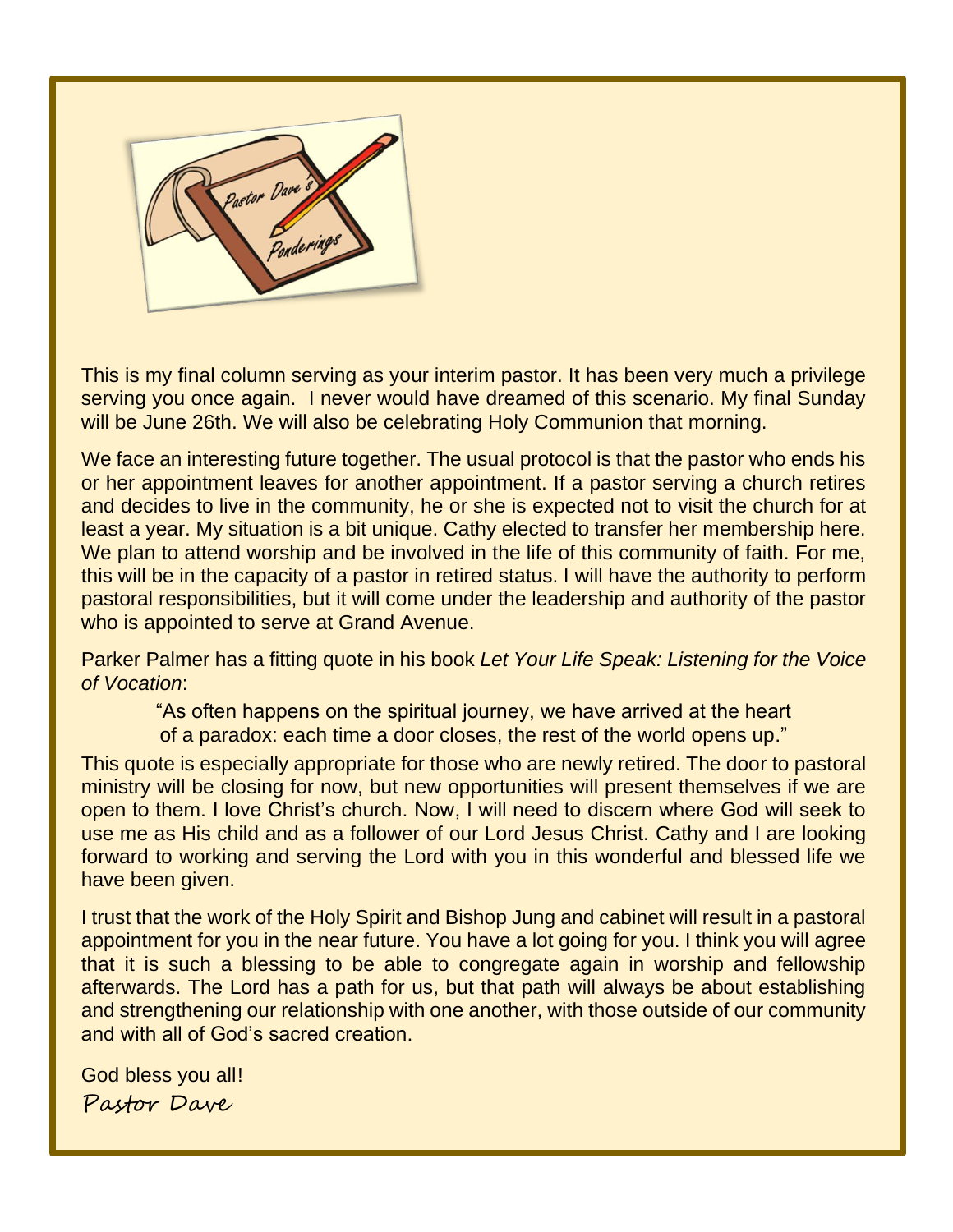## Dear Friends,

 Words cannot express how grateful we are for your donation received in March. Your gift is an investment in the families and community of Washington Park and the surrounding areas through better housing, more affordable childcare, better food security, and an increased quality of life that all families deserve.

Blessings and gratitude to you all at Grand Ave UMC!

William Schmitt

Executive Director

United Methodist Children's Services of WI

#### **Praying**

By Mary Oliver, from *Thirst*

It doesn't have to be the blue iris, it could be weeds in a vacant lot, or a few small stones; just pay attention, then patch

A few words together and don't try to make them elaborate, this isn't a contest but the doorway

Into thanks, and a silence in which another voice may speak.



Seth Lanser Muriel Ford Alyssa Smith Cathy Smith

**High School Graduate Proud GAUMC Parents/Grandparents**

Will Kissinger **Jill Eernisse & Bob Graff** Marc & Grace Eernisse Emily Greene **Rob & Vicky Schafman** Kyle Karoening **Ardelle & Gordon Dionne** 

**College Graduate Proud GAUMC Grandparents** Jenny Davis **Kay Hamann**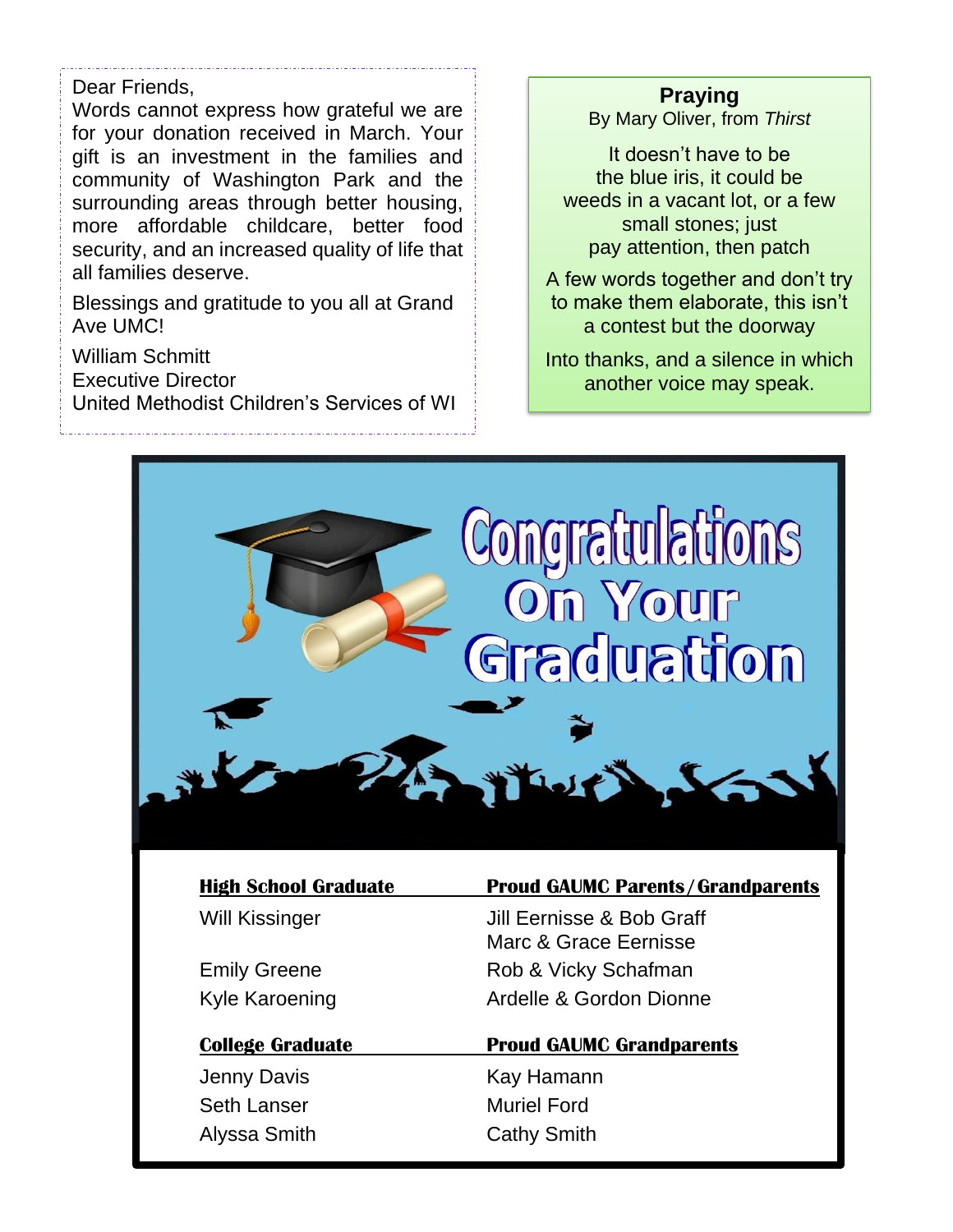# **Our Pews**



The pews that you sit on every Sunday were installed in our then new sanctuary in early 1967, which makes them fifty-five years old. They have held up well but, like all of us, are showing their age in some spots.

Your board of Trustees have now completed a program of minor repairs. We have re-glued loose veneer, stained spots where the veneer was damaged or missing, and fixed seven of the hymnal racks that have been damaged over the years. We have also installed two new hymnal racks on the back pew on the west

side of the sanctuary to create a space for wheelchairs and wheelchair companions.

In the weeks to come, we will be working on a few stains on the pew cushions and on one spot where the cushion fabric has been damaged. Although we have taken care of the most obvious problems, we are sure that we have missed some of the less obvious ones. We invite you, now and in the future, to examine the pews around you. If you find things that you think need our attention, please let us know.

Jan Young, Trustees Team Member



## **How About a Dog Visit?**



Kota is a certified therapy dog through "Therapy Dogs International". Kota and I are a team. We would be happy to visit you. Please call us at 262-305-9503.

Kota is not

- An emotional support animal
- A service dog

*Kota offers comfort and companionship.*

This helps to increase emotional well-being, promotes healing, and improves quality of life for those being visited and the staff that care for these persons.

Cathy Guse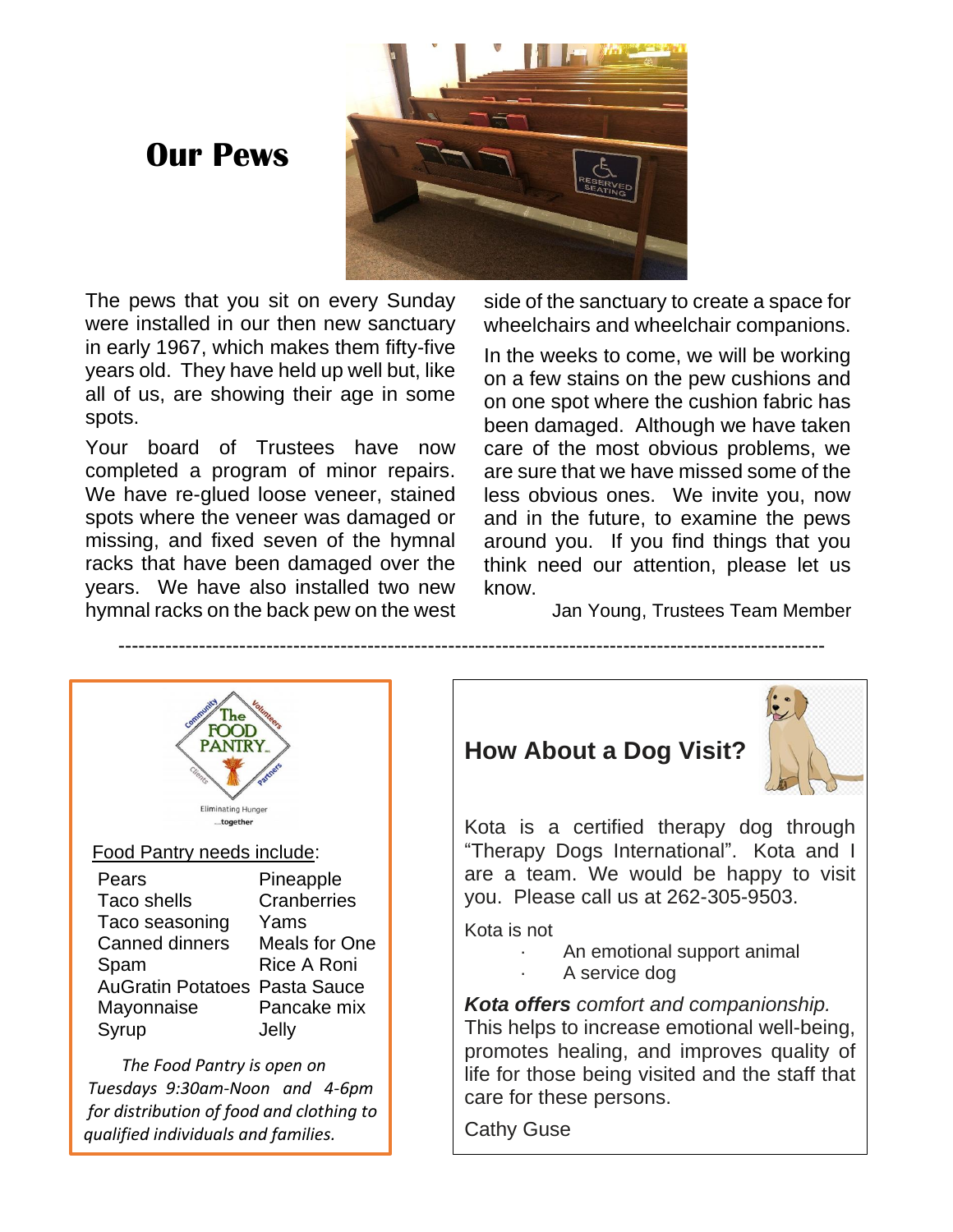# **Noisy Collection 3rd Sunday of each month**

*Let's continue to help support* **UMCOR-Ukraine** *on Sunday, June 19th*



#### Serving needs whenever and wherever possible

A refugee shelter in Batiovo, Ukraine in Transcarpathia, not far from the Hungarian border, is supplied by ACT, Alliance partner Hungarian Interchurch Aid (HIA), an ecumenical humanitarian agency of Protestant and Orthodox churches. This facility helps about 90 displaced Ukrainians giving a place to sleep, water, shower facilities and three meals a day. The playground outside allows children to play with other Ukrainian children, away from the sounds and devastation of the missiles.

The refugee shelter is one of more than 120 centers supplied by ACT Alliance partner with food, water, hygiene products and household appliances by Hungarian Interchurch Aid (HIA). The United Methodist Committee on Relief (UMCOR) is a partner in this work through its support of ACT Alliance relief work in Ukraine as well as in countries receiving refugees outside the country. UMCOR has so far contributed \$1 million to ACT Alliance relief efforts. In addition to the HIA outreach, Lutheran World Federation (LWF) and Swiss Church Aid (HEKS/EPER) conduct similar ACT missions in other parts of Ukraine.

Several relief organizations have been able to increase their work in Ukraine with UMCOR support. In the southwestern part of Ukraine, a long-time UMCOR partner, International Blue Crescent (IBC), reaches people in the Odessa region with food, water and medical supplies. Odessa has been a target of Russian forces attempting to capture territory along the Black Sea. As Odessans evacuate, IBC distributes emergency food rations at the Moldovan/Romanian border in the city of Izmail. UMCOR support provides 75,000 meals as well as a 2-month supply of food staples for 1000 households in this besieged region. IBC also provides medical supplies to Bolgrad and Artsyz state hospitals based on their urgent needs.

Direct Relief to Ukrainian United Methodists

UMCOR has released two emergency grants to the United Methodist Church in Ukraine. According to the district superintendent for the Ukraine/Moldova Provisional Annual Conference, the Rev. Oleg Starodubets, Ukrainian Methodists continue to serve refugees and people struggling in areas under siege.

In addition to the UMCOR grants, United Methodists support the direct relief efforts of Ukrainian Methodists through the Advance. As of May 17, Global Ministries has tracked \$414,608 received for Ukraine in 2022 through this channel. United Methodists have also supported relief work with refugees offered by churches in neighboring countries through the Advance.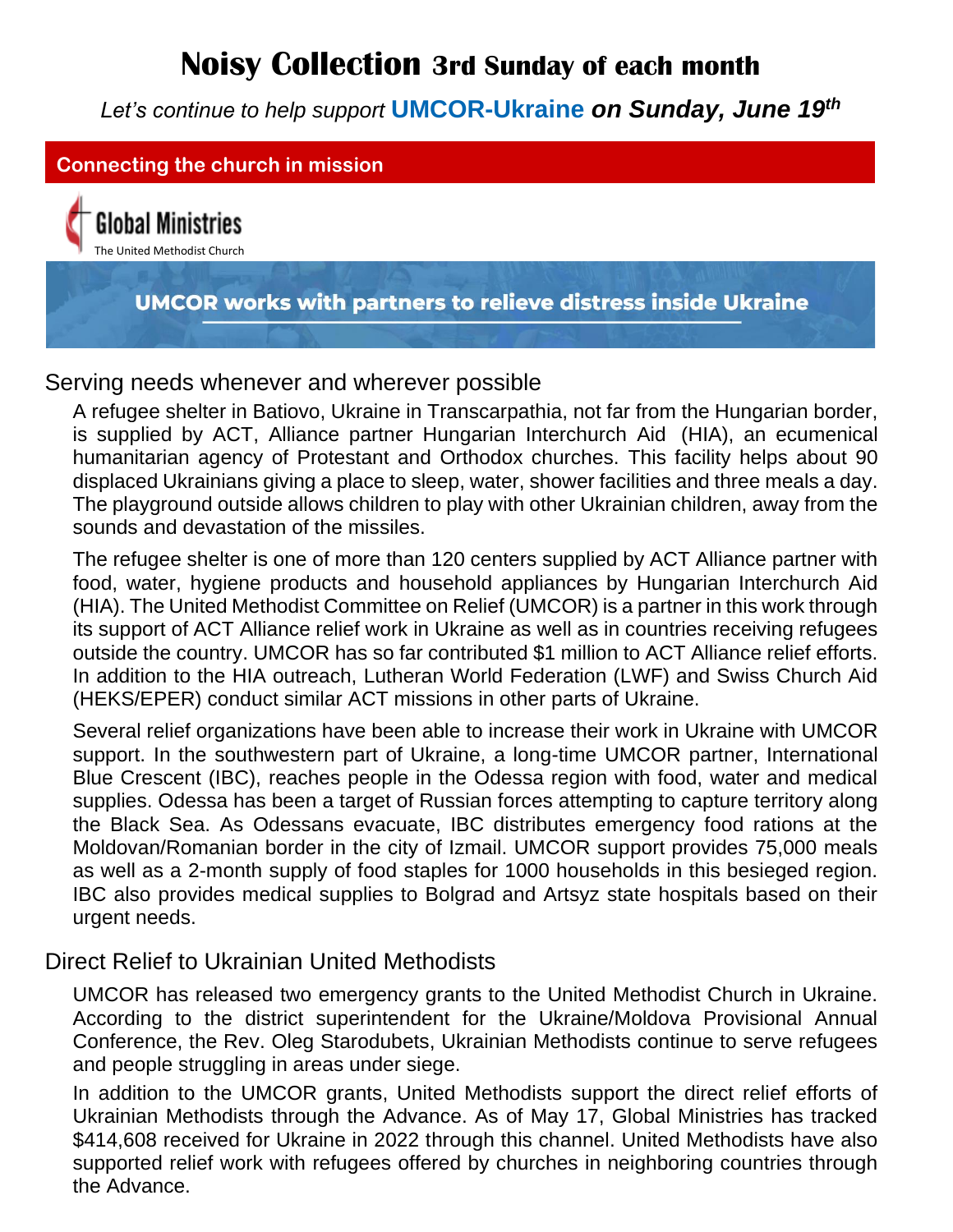## Summary of the Congregational Focus Groups

Mission Statement:

## *By the grace of God, we seek to love God and to serve humanity as Christ did.*

Pastor Dave also adds:

We are proud of our Methodist Theology of love of God, love of neighbor, a strong set of values, a strong foundation of social justice, and outreach in compassion ministries.

With the above statements in mind, it's time to think about Grand Avenue, our theology, participation, and church. SPRC sees our congregation as small but vital.

*Below are the top 3 answers to each question discussed at the focus groups.*

 **1. Who are we as United Methodists? What if someone unfamiliar with our church asked that of you. How would you answer?** • Open table • Social justice • Wesleyan way **2. What sets us apart from other churches? Why select GAUMC?** • Open table • UMCOR • Physical location **3. Why do you stay in this church when others have left?** • Christian friends and family • Mission focused • My church **4. What are the three most important qualities of Grand Ave?** • Surroundings – inside and outside of the building • Stability • People – openness and reaching out **5. What are your gifts that you can share at Grand Ave?** • Willingness to say "yes" • Need to take a step of faith • Opportunities **6. How do you envision our GAUM church for the future?** • Partnerships & collaborations • Small groups – adult ministry (social, spiritual, outreach) • Community based ministry/outreach

Next Steps to our future …

 Establish a team to review our church mission statement, create a vision statement and goals.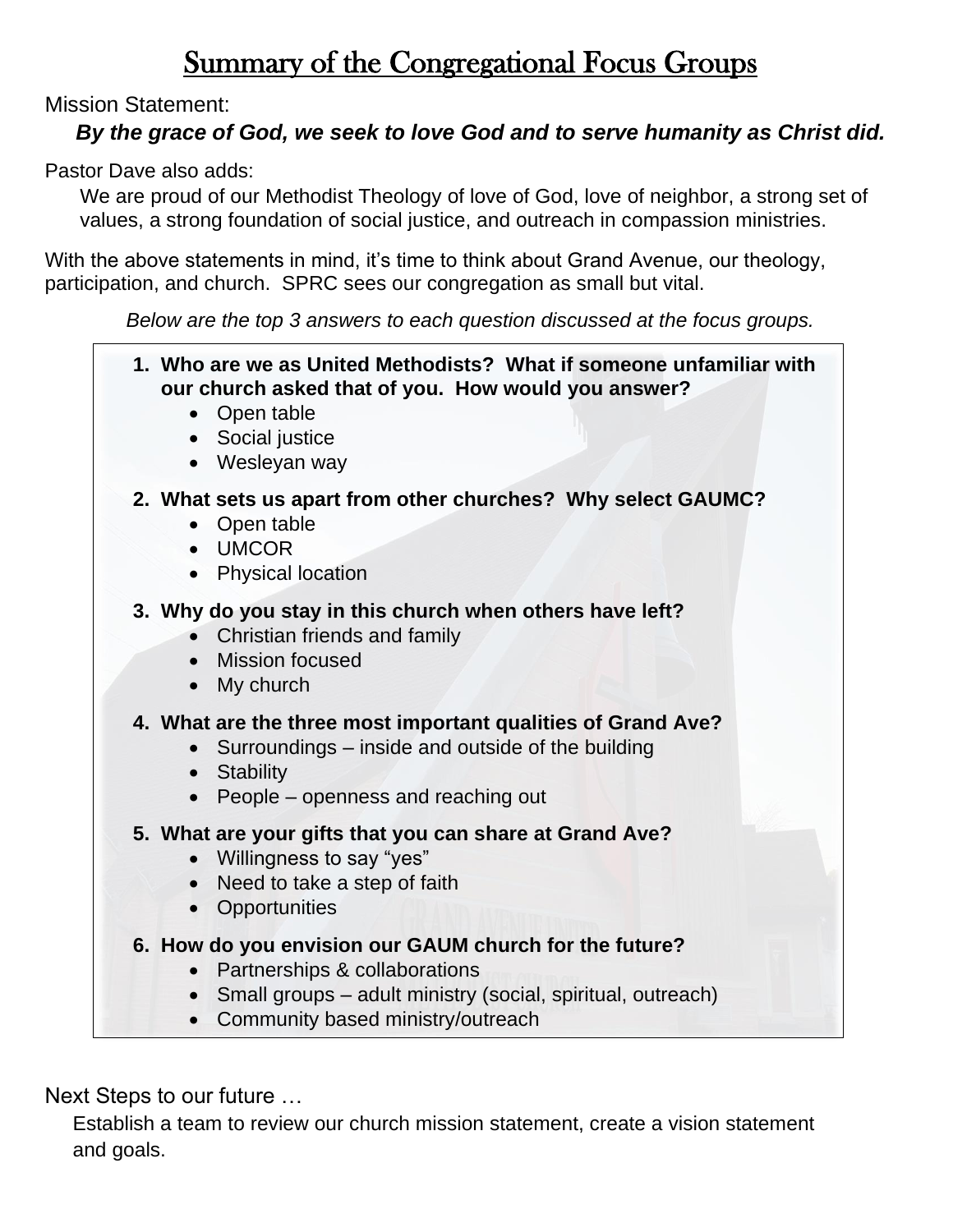| <b>HAPPY BIRTHDAY</b>  |      |                                  |      |  |
|------------------------|------|----------------------------------|------|--|
|                        | June | <b>HAPPY ANNIVERSARY</b>         |      |  |
| <b>Vickie Meins</b>    |      |                                  | June |  |
| <b>Jill Eernisse</b>   | 6    | <b>Jake &amp; Netta Freeland</b> | 3    |  |
| <b>Bill Foster</b>     | 8    | <b>Mark &amp; Laura Flack</b>    | 6    |  |
| <b>Kayla Killey</b>    | 15   | Dan & Kelly Weltin               | 11   |  |
| <b>Sue Hamann</b>      | 15   | <b>Scott &amp; Stacy Zwicker</b> | 12   |  |
| <b>Netta Freeland</b>  | 17   | <b>Keith &amp; Emily Betker</b>  | 14   |  |
| <b>Rachal Guse</b>     | 17   | <b>Rob &amp; Vicky Schafman</b>  | 20   |  |
| <b>Jason Kissinger</b> | 20   | <b>Jeff &amp; Sue Killey</b>     | 24   |  |
| <b>Pat Craig</b>       | 28   | <b>Jan &amp; Mary Young</b>      | 24   |  |
| <b>Frank Schroeter</b> | 29   | <b>David &amp; Laura Didier</b>  | 30   |  |
| <b>Natalie Benning</b> | 30   |                                  |      |  |

#### **June Volunteers** *Thank you for serving in our ministry*

| <b>Date</b> | <b>Lay Reader</b><br><b>Host</b> |                                                              | AVV                    | <b>Coffee Host</b>    |  |  |
|-------------|----------------------------------|--------------------------------------------------------------|------------------------|-----------------------|--|--|
| 5           | <b>Larry Maechtle</b>            | <b>Cheryl Wozniak</b>                                        | <b>Vicky Schafman</b>  | <b>Netta Freeland</b> |  |  |
| 12          | <b>Larry Maechtle</b>            | <b>Mark Grams</b>                                            | <b>Scott Penkivech</b> |                       |  |  |
| 19          | <b>Larry Maechtle</b>            | Rama Bharadwaj                                               | <b>Scott Penkivech</b> |                       |  |  |
| 26          | <b>Larry Maechtle</b>            | <b>Marc Eernisse</b>                                         | Dan Benning            |                       |  |  |
|             |                                  | To host a coffee hour, please sign-up on the bulletin board. |                        |                       |  |  |

**Communion will be served on Sunday, June 5 (typical 1st Sunday of the month) However, communion will also be served on June 26 instead of July 3rd .**

## **GRAND AVENUE UNITED METHODIST CHURCH**

505 W Grand Ave Port Washington WI 53074 262-284-9478 [www.portumc.com](http://www.portumc.com/)

#### **Join us for worship, Sundays at 10:00 am**

Administrative Assistant: Vicky Schafman [office@portumc.org](mailto:office@portumc.org)

Interim Pastor: Rev. David Guse [pastor@portumc.org](mailto:pastor@portumc.org)<br>Lay Leader: Dan Benning bennida01@att.net Lay Leader: Dan Benning bennida01@att.net

Administrative Council Chairperson: Mark Grams mgrams@wi.rr.com

SPRC Chairperson: Marc Eernisse [marc@eernissefh.com](mailto:marc@eernissefh.com) Bishop: Rev. Hee-Soo Jung District Superintendent: Rev. Forrest Wells